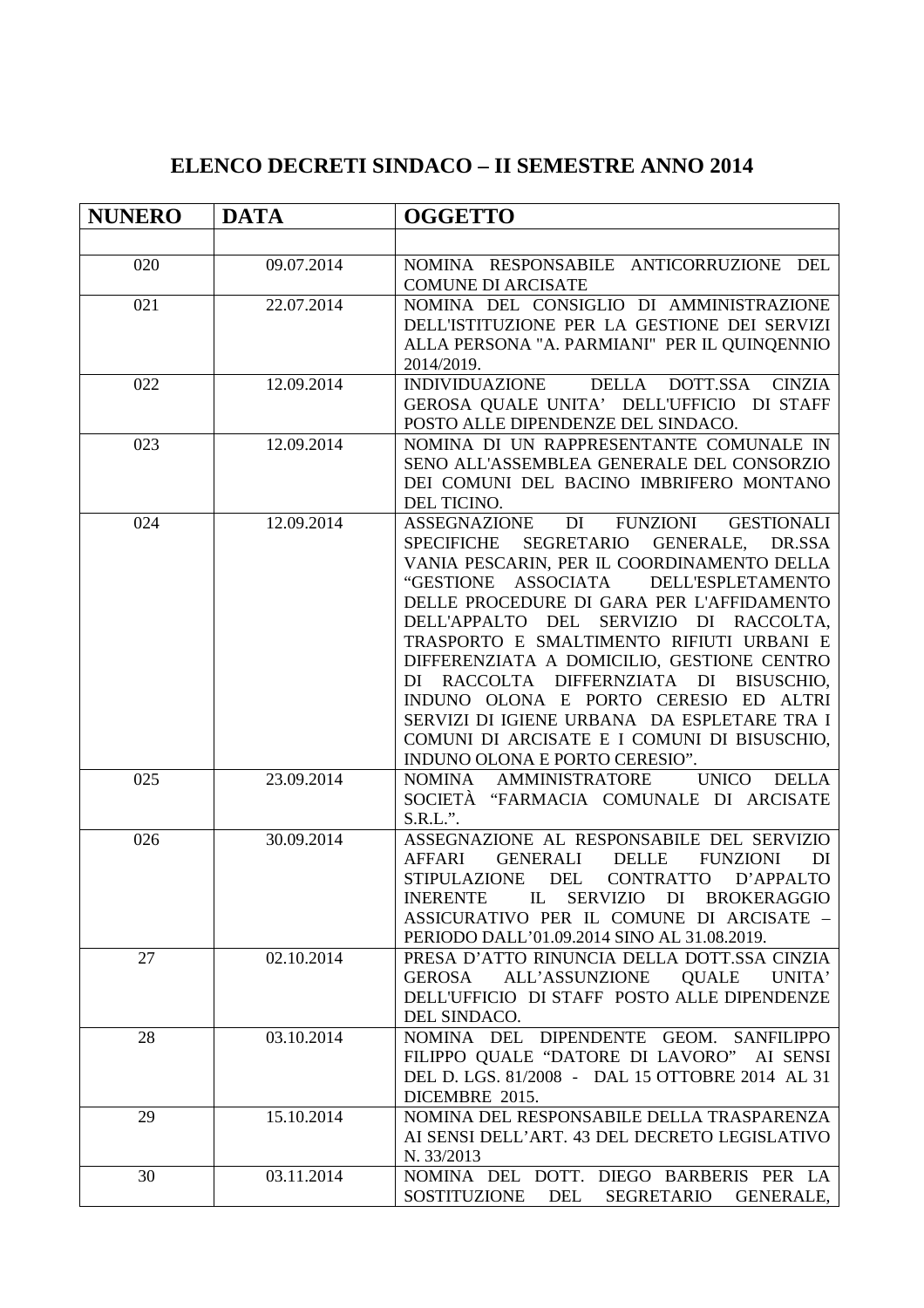|    |            | DOTT.SSA VANIA PESCARIN, DAL 3 AL 6 NOVEMBRE<br>2014.                                                                                                                                                                                                                                                                                                                                                                         |  |  |  |  |
|----|------------|-------------------------------------------------------------------------------------------------------------------------------------------------------------------------------------------------------------------------------------------------------------------------------------------------------------------------------------------------------------------------------------------------------------------------------|--|--|--|--|
| 31 | 17.11.2014 | NOMINA DEL DOTT. DIEGO BARBERIS PER LA<br>SOSTITUZIONE DEL<br>SEGRETARIO<br><b>GENERALE,</b><br>DOTT.SSA VANIA PESCARIN, DAL 17 AL 21<br>NOVEMBRE 2014.                                                                                                                                                                                                                                                                       |  |  |  |  |
| 32 | 21.11.2014 | NOMINA DEL DOTT. SALVATORE CURABA PER LA<br><b>SOSTITUZIONE</b><br>DEL<br>SEGRETARIO<br><b>GENERALE,</b><br>DOTT.SSA VANIA PESCARIN, DAL 24 NOVEMBRE<br>ALL'8 DICEMBRE 2014.                                                                                                                                                                                                                                                  |  |  |  |  |
| 33 | 04.12.2014 | DEL SIG. LUCHINI FRANCO<br><b>INDIVIDUAZIONE</b><br>QUALE UNITA' DELL'UFFICIO DI STAFF POSTO<br>ALLE DIPENDENZE DEL SINDACO.                                                                                                                                                                                                                                                                                                  |  |  |  |  |
| 34 | 18.12.2014 | DI<br><b>EDILIZIA</b><br><b>ASSEGNAZIONE</b><br>ALLOGGIO<br>RESIDENZIALE PUBBLICA AL<br>SIG.<br><b>RAMEKAJ</b><br>SAIMIR.                                                                                                                                                                                                                                                                                                     |  |  |  |  |
| 35 | 23.12.2014 | NOMINA DELLA DIPENDENTE SIG.RA VANOLI<br>GIOVANNA QUALE RESPONSABILE DEL SERVIZIO<br>AFFARI GENERALI ED ATTRIBUZIONE INDENNITA'<br>DI POSIZIONE - ANNO 2015                                                                                                                                                                                                                                                                   |  |  |  |  |
| 36 | 23.12.2014 | DIPENDENTE RAG.<br><b>ADRIANO</b><br><b>NOMINA</b><br><b>DEL</b><br>MALNATI QUALE RESPONSABILE DEI SERVIZI<br>FINANZIARI ED ATTRIBUZIONE INDENNITA'<br>DI<br>POSIZIONE - ANNO 2015.                                                                                                                                                                                                                                           |  |  |  |  |
| 37 | 23.12.2014 | NOMINA DELLA DIPENDENTE DOTT.SSA PREMOLI<br>LORELLA QUALE RESPONSABILE DEI SERVIZI ALLA<br>PERSONA (SERVIZI SOCIALI E ASILO NIDO) ED<br>ATTRIBUZIONE INDENNITA' DI POSIZIONE - ANNO<br>2015.                                                                                                                                                                                                                                  |  |  |  |  |
| 38 | 23.12.2014 | NOMINA DEL DIPENDENTE DR. MARIO FILIPPINI<br>QUALE RESPONSABILE<br>DEI<br><b>SERVIZI</b><br><b>EDILIZIA</b><br>URBANISTICA,<br>NONCHE'<br>PRIVATA,<br><b>DELLO</b><br>SPORTELLO UNICO PER LE ATTIVITÀ PRODUTTIVE<br>DEL COMUNE DI ARCISATE - ATTRIBUZIONE<br>INDENNITA' DI POSIZIONE - ANNO 2015                                                                                                                              |  |  |  |  |
| 39 | 23.12.2014 | NOMINA DEL DIPENDENTE ARCH. MASSIMO<br>MARINOTTO QUALE RESPONSABILE DEL SERVIZIO<br>LAVORI PUBBLICI, PER LA STIPULA DEGLI ATTI DI<br>VENDITA DEGLI IMMOBILI DI CUI ALL'EREDITÀ<br>ADRIANA,<br><b>NONCHÉ</b><br><b>PER</b><br><b>PARMIANI</b><br><b>GLI</b><br>ADEMPIMENTI DI CUI ALL'ART. 58 DEL D.L. 112/2008<br>CONVERTITO CON MODIFICAZIONI NELLA LEGGE<br>133/2008 - ATTRIBUZIONE INDENNITA' DI POSIZIONE<br>- ANNO 2015. |  |  |  |  |
| 40 | 23.12.2014 | NOMINA DEL DIPENDENTE SIG. LIVIO GIUSEPPE<br>QUALE RESPONSABILE DEL SERVIZIO VIGILANZA /<br><b>INDENNITA'</b><br>$\sim 10^{-11}$<br><b>ATTRIBUZIONE</b><br><b>AMBIENTE</b><br>DI<br>POSIZIONE - ANNO 2015                                                                                                                                                                                                                     |  |  |  |  |
| 41 | 23.12.2014 | NOMINA DEL DIPENDENTE GEOM. SANFILIPPO<br>FILIPPO QUALE RESPONSABILE DEL SERVIZIO<br>MANUTENZIONE PATRIMONIO ED ECOLOGIA<br>ATTRIBUZIONE INDENNITA' DI POSIZIONE - ANNO<br>2015.                                                                                                                                                                                                                                              |  |  |  |  |
| 42 | 23.12.2014 | NOMINA DIRETTORE DELL'ISTITUZIONE PER LA<br><b>GESTIONE</b><br>DEI<br>SERVIZI<br>ALLA<br>"A.<br><b>PERSONA</b>                                                                                                                                                                                                                                                                                                                |  |  |  |  |